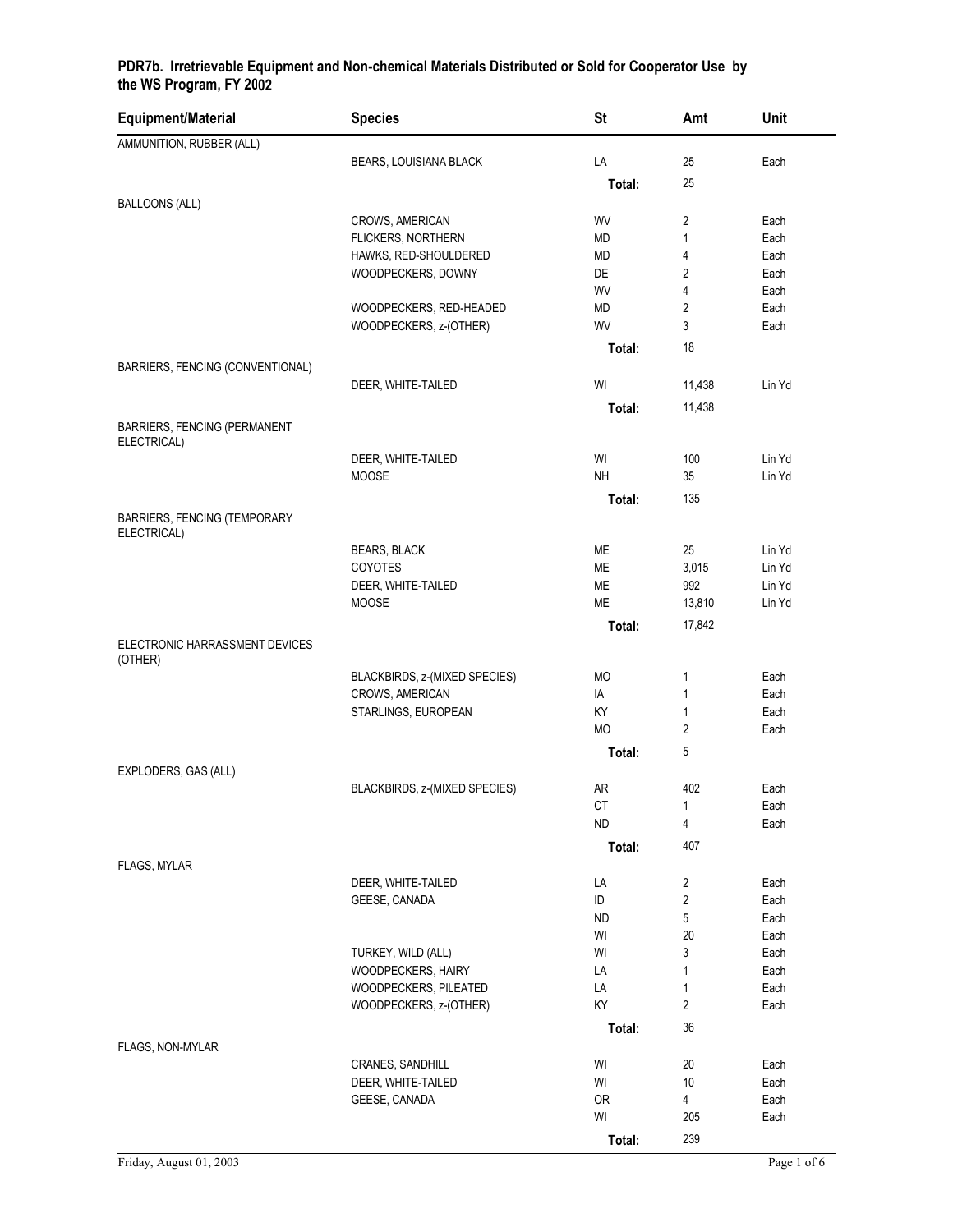| Equipment/Material | <b>Species</b>                | <b>St</b>              | Amt          | Unit         |
|--------------------|-------------------------------|------------------------|--------------|--------------|
| <b>GLUE BOARDS</b> |                               |                        |              |              |
|                    | RATS, BLACK (ROOF)            | TX                     | 18           | Each         |
|                    | SNAKES, NON-POISONOUS (OTHER) | <b>NM</b>              | 2            | Each         |
|                    |                               | Total:                 | 20           |              |
| PYROTECHNICS (ALL) |                               |                        |              |              |
|                    | <b>BEARS, BLACK</b>           | <b>NH</b>              | ${\bf 75}$   | Each         |
|                    |                               | WV                     | 300          | Each         |
|                    | <b>BEAVERS</b>                | <b>OR</b>              | 25           | Each         |
|                    | BLACKBIRDS, RED-WINGED        | TX                     | 1,000        | Each         |
|                    | BLACKBIRDS, z-(MIXED SPECIES) | ${\sf AR}$             | 2,800        | Each         |
|                    |                               | $\mathsf{A}\mathsf{Z}$ | 19           | Each         |
|                    |                               | KY                     | 1,172        | Each         |
|                    |                               | MI                     | 400          | Each         |
|                    |                               | MS                     | 400          | Each         |
|                    |                               | <b>ND</b>              | 91           | Each         |
|                    |                               | <b>NM</b>              | 200          | Each         |
|                    |                               | TX                     | 1,000        | Each         |
|                    | CORMORANTS, DOUBLE-CRESTED    | $\mathsf{AL}$          | 400          | Each         |
|                    |                               | AR                     | 300<br>200   | Each         |
|                    |                               | GA<br>SD               | 25           | Each<br>Each |
|                    |                               | VT                     | 50           | Each         |
|                    | CRANES, SANDHILL              | <b>NM</b>              | 8,432        | Each         |
|                    |                               | TX                     | $\mathbf{1}$ | Each         |
|                    |                               | UT                     | 1,250        | Each         |
|                    |                               | WI                     | 3,050        | Each         |
|                    | CROWS, AMERICAN               | AR                     | 100          | Each         |
|                    |                               | ID                     | 40           | Each         |
|                    |                               | <b>MS</b>              | 50           | Each         |
|                    |                               | <b>NH</b>              | 40           | Each         |
|                    |                               | <b>NM</b>              | 550          | Each         |
|                    |                               | WA                     | 60           | Each         |
|                    |                               | WV                     | 200          | Each         |
|                    | DEER, WHITE-TAILED            | ${\sf AR}$             | 1,496        | Each         |
|                    |                               | GA                     | 100          | Each         |
|                    |                               | ME                     | 150          | Each         |
|                    |                               | <b>ND</b>              | 101          | Each         |
|                    |                               | <b>NH</b>              | 197          | Each         |
|                    |                               | WI                     | 2,246        | Each         |
|                    |                               | WV                     | 524          | Each         |
|                    | DUCKS, AMERICAN WIGEON        | WA                     | 13           | Each         |
|                    | DUCKS, DABBLING (OTHER)       | ${\sf AR}$             | 150          | Each         |
|                    | DUCKS, FERAL                  | VA                     | 100          | Each         |
|                    |                               | WV                     | 100<br>100   | Each         |
|                    | EGRETS, CATTLE                | GA<br>TX               | 50           | Each<br>Each |
|                    | EGRETS/HERONS/IBIS (MIXED)    | AR                     | 100          | Each         |
|                    | FOXES, RED                    | $\sf NH$               | 25           | Each         |
|                    | GEESE, CANADA                 | AR                     | 1,000        | Each         |
|                    |                               | GA                     | 2,150        | Each         |
|                    |                               | ID                     | $90\,$       | Each         |
|                    |                               | MD                     | 15           | Each         |
|                    |                               | ME                     | 1,481        | Each         |
|                    |                               | <b>ND</b>              | 50           | Each         |
|                    |                               | $\sf NH$               | 495          | Each         |
|                    |                               | $\mathsf{N}\mathsf{J}$ | 25           | Each         |
|                    |                               | NM                     | 300          | Each         |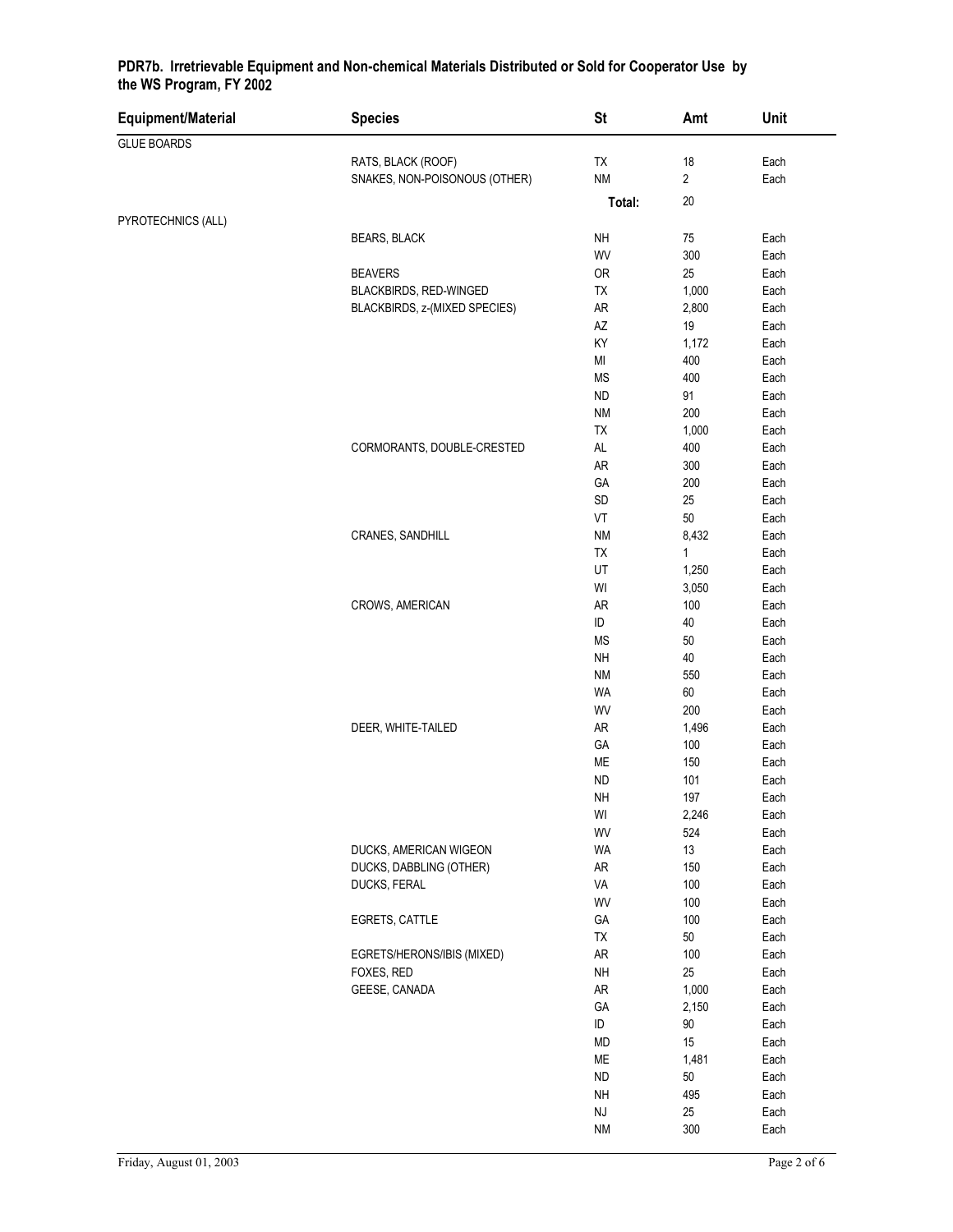| Equipment/Material | <b>Species</b>               | <b>St</b>              | Amt          | Unit |
|--------------------|------------------------------|------------------------|--------------|------|
| PYROTECHNICS (ALL) |                              |                        |              |      |
|                    | GEESE, CANADA                | NY                     | 125          | Each |
|                    |                              | <b>OR</b>              | 9,357        | Each |
|                    |                              | PA                     | 400          | Each |
|                    |                              | RI                     | 25           | Each |
|                    |                              | TN                     | 50           | Each |
|                    |                              | UT                     | 200          | Each |
|                    |                              | VA                     | 1,250        | Each |
|                    |                              | WA                     | 250          | Each |
|                    |                              | WI                     | 6,175        | Each |
|                    |                              | WV                     | 2,175        | Each |
|                    | GEESE, SNOW                  | AR                     | 950          | Each |
|                    |                              | <b>NM</b>              | 300          | Each |
|                    |                              | VT                     | $50\,$       | Each |
|                    | GULLS, CALIFORNIA            | ID                     | 5            | Each |
|                    | <b>GULLS, HERRING</b>        | <b>ME</b>              | 100          | Each |
|                    |                              | <b>NH</b>              | 275          | Each |
|                    |                              |                        |              |      |
|                    | GULLS, RING-BILLED           | <b>NM</b>              | 525          | Each |
|                    |                              | VT                     | 200          | Each |
|                    |                              | WI                     | 150          | Each |
|                    | GULLS, z-(OTHER)             | LA                     | 200          | Each |
|                    | HAWKS, RED-TAILED            | $\sf ID$               | $\mathbf{1}$ | Each |
|                    | HAWKS, z-(OTHER)             | LA                     | 100          | Each |
|                    |                              | ME                     | 2            | Each |
|                    | HERONS, GREAT BLUE           | <b>NH</b>              | 40           | Each |
|                    |                              | UT                     | 25           | Each |
|                    | HERONS, YELLOW-CROWNED NIGHT | VA                     | 100          | Each |
|                    | <b>MALLARDS</b>              | <b>NH</b>              | 60           | Each |
|                    |                              | WV                     | 100          | Each |
|                    | MOOSE                        | <b>NH</b>              | 95           | Each |
|                    | <b>OSPREYS</b>               | FL                     | $50\,$       | Each |
|                    |                              | ME                     | 75           | Each |
|                    |                              | VA                     | 50           | Each |
|                    | PIGEONS, FERAL (ROCK DOVE)   | <b>AR</b>              | 300          | Each |
|                    |                              | VT                     | 50           | Each |
|                    | RAVENS, COMMON               | <b>NM</b>              | 250          | Each |
|                    | ROBINS, AMERICAN             | <b>MO</b>              | 100          | Each |
|                    | STARLINGS, EUROPEAN          | GA                     | 100          | Each |
|                    |                              | ID                     | $\mathbf{1}$ | Each |
|                    |                              | <b>OR</b>              | 360          | Each |
|                    |                              | VA                     | 56           | Each |
|                    | SWALLOWS, z-(OTHER)          | PA                     | 1,000        | Each |
|                    | TURKEY, WILD (ALL)           | <b>MA</b>              | $50\,$       | Each |
|                    |                              | ME                     | 1,025        | Each |
|                    |                              | <b>NH</b>              | $50\,$       | Each |
|                    |                              | VT                     | 150          | Each |
|                    |                              | WI                     | 598          | Each |
|                    | <b>VULTURES, BLACK</b>       | $\mathsf{AL}$          | 100          | Each |
|                    |                              | AR                     | 200          | Each |
|                    |                              | $\mathsf{FL}$          | 1,000        | Each |
|                    |                              | <b>MD</b>              | 22           | Each |
|                    |                              | $\mathsf{N}\mathsf{J}$ | $30\,$       | Each |
|                    |                              | VA                     | 1,300        | Each |
|                    |                              | WV                     | 50           | Each |
|                    | <b>VULTURES, TURKEY</b>      | <b>AR</b>              | 100          | Each |
|                    |                              | <b>MD</b>              | 57           | Each |
|                    |                              | <b>NH</b>              | $30\,$       | Each |
|                    |                              | TX                     | 50           | Each |
|                    |                              |                        |              |      |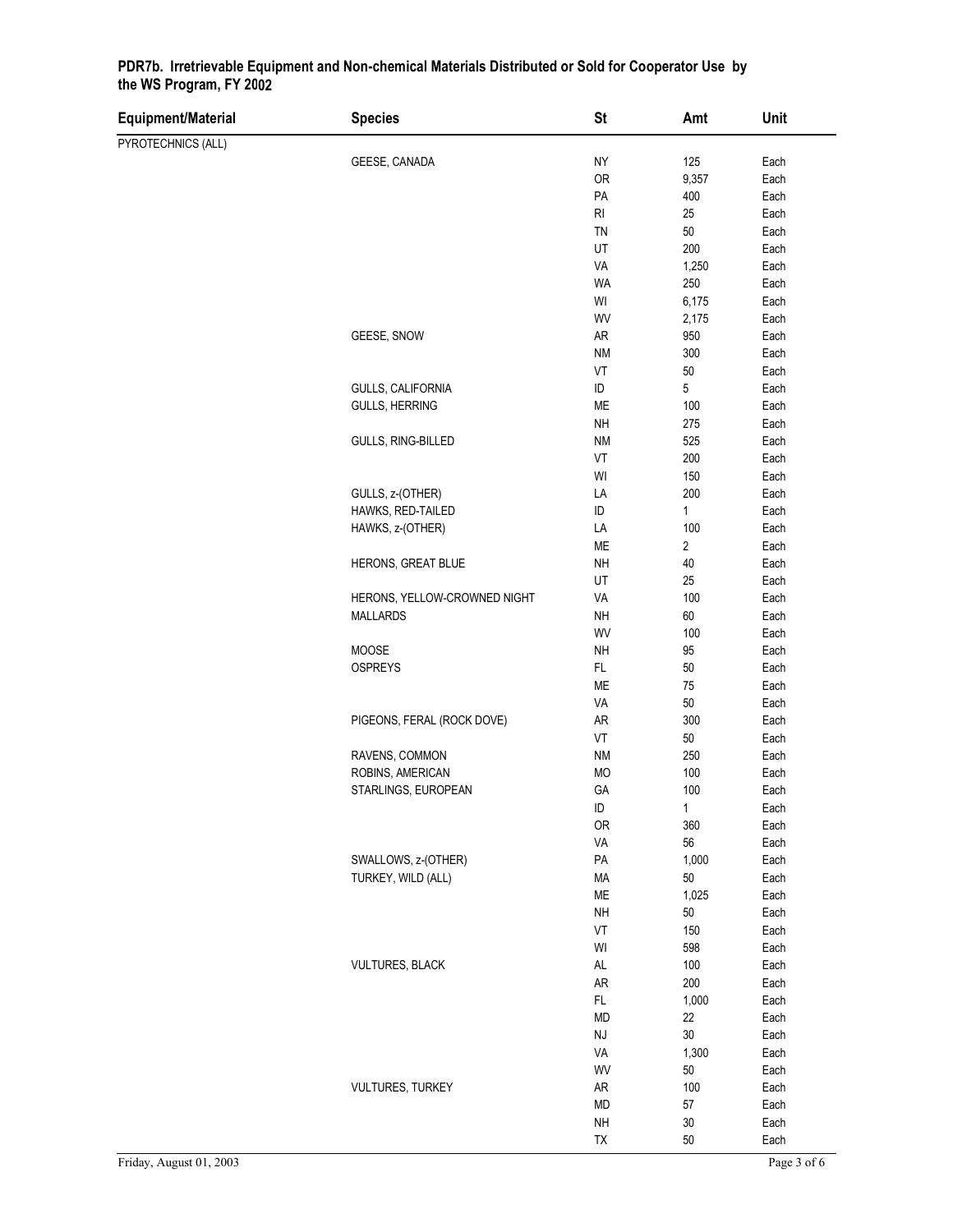| Equipment/Material            | <b>Species</b>                | <b>St</b>     | Amt                     | Unit |
|-------------------------------|-------------------------------|---------------|-------------------------|------|
| PYROTECHNICS (ALL)            |                               |               |                         |      |
|                               | VULTURES, TURKEY              | VA            | 450                     | Each |
|                               | VULTURES, z-(MIXED)           | $\mathsf{AL}$ | 100                     | Each |
|                               |                               | ${\sf AR}$    | 300                     | Each |
|                               |                               | DE            | 20                      | Each |
|                               |                               | $\mathsf{FL}$ | 1,250                   | Each |
|                               |                               | GA            | 3,055                   | Each |
|                               |                               | KY            | 30                      | Each |
|                               |                               | TN            | 15                      | Each |
|                               |                               | TX            | 100                     | Each |
|                               |                               | VA            | 700                     | Each |
|                               |                               | LA            | 1,200                   |      |
|                               | WADING BIRDS (OTHER)          |               |                         | Each |
|                               |                               | Total:        | 70,997                  |      |
| SCARECROWS (ALL) (OWL, SNAKE, |                               |               |                         |      |
| SILHOUETTE)                   |                               |               |                         |      |
|                               | GEESE, CANADA                 | <b>OR</b>     | 5                       | Each |
|                               |                               | Total:        | 5                       |      |
| SNARES, NECK                  |                               |               |                         |      |
|                               | <b>BADGERS</b>                | ID            | 5                       | Each |
|                               | <b>BEAVERS</b>                | AL            | 12                      | Each |
|                               |                               | CA            | $\overline{7}$          | Each |
|                               |                               | FL            | 10                      | Each |
|                               |                               | LA            | $\overline{7}$          | Each |
|                               |                               | <b>MS</b>     | 10                      | Each |
|                               |                               | <b>OR</b>     | $\mathbf{1}$            | Each |
|                               |                               | TX            | $\mathbf{1}$            | Each |
|                               | <b>BOBCATS</b>                | TX            | 50                      | Each |
|                               | COYOTES                       | CA            | 19                      | Each |
|                               |                               | FL            | 10                      | Each |
|                               |                               |               |                         |      |
|                               |                               | ID            | $\mathbf{1}$            | Each |
|                               |                               | LA            | 3                       | Each |
|                               |                               | OH            | 55                      | Each |
|                               |                               | TX            | 47                      | Each |
|                               |                               | VA            | 6                       | Each |
|                               |                               | WV            | $\mathbf{1}$            | Each |
|                               | DOGS, FERAL/FREE RANGING &    | ID            | $\sqrt{2}$              | Each |
|                               |                               | OH            | $\sqrt{2}$              | Each |
|                               |                               | WV            | 5                       | Each |
|                               | FOXES, GRAY                   | CA            | $\mathbf{1}$            | Each |
|                               | FOXES, RED                    | ID            | 5                       | Each |
|                               | HOGS, FERAL                   | CA            | $\overline{\mathbf{c}}$ | Each |
|                               | MARMOTS/WOODCHUCKS (ALL)      | WV            | 6                       | Each |
|                               | OTTERS, RIVER                 | FL            | 8                       | Each |
|                               |                               | Total:        | 276                     |      |
| TAPE, MYLAR                   |                               |               |                         |      |
|                               | BLACKBIRDS, RED-WINGED        | MO            | 2                       | Roll |
|                               | BLACKBIRDS, z-(MIXED SPECIES) | NY            | 3                       | Roll |
|                               | BLACKBIRDS, z-(OTHER)         | WV            | 7                       | Roll |
|                               | CARDINALS, NORTHERN           | OH            | 1                       | Roll |
|                               | CORMORANTS, DOUBLE-CRESTED    | VT            | 1                       | Roll |
|                               | CRANES, SANDHILL              | FL.           | $\mathbf{1}$            | Roll |
|                               |                               | UT            | 8                       | Roll |
|                               | CROWS, AMERICAN               | MD            | 5                       | Roll |
|                               |                               | <b>MS</b>     | $\mathbf{1}$            |      |
|                               |                               |               |                         | Roll |
|                               |                               | <b>NH</b>     | 1                       | Roll |
|                               |                               | WV            | 7                       | Roll |
|                               | DEER, WHITE-TAILED            | ME            | 1                       | Roll |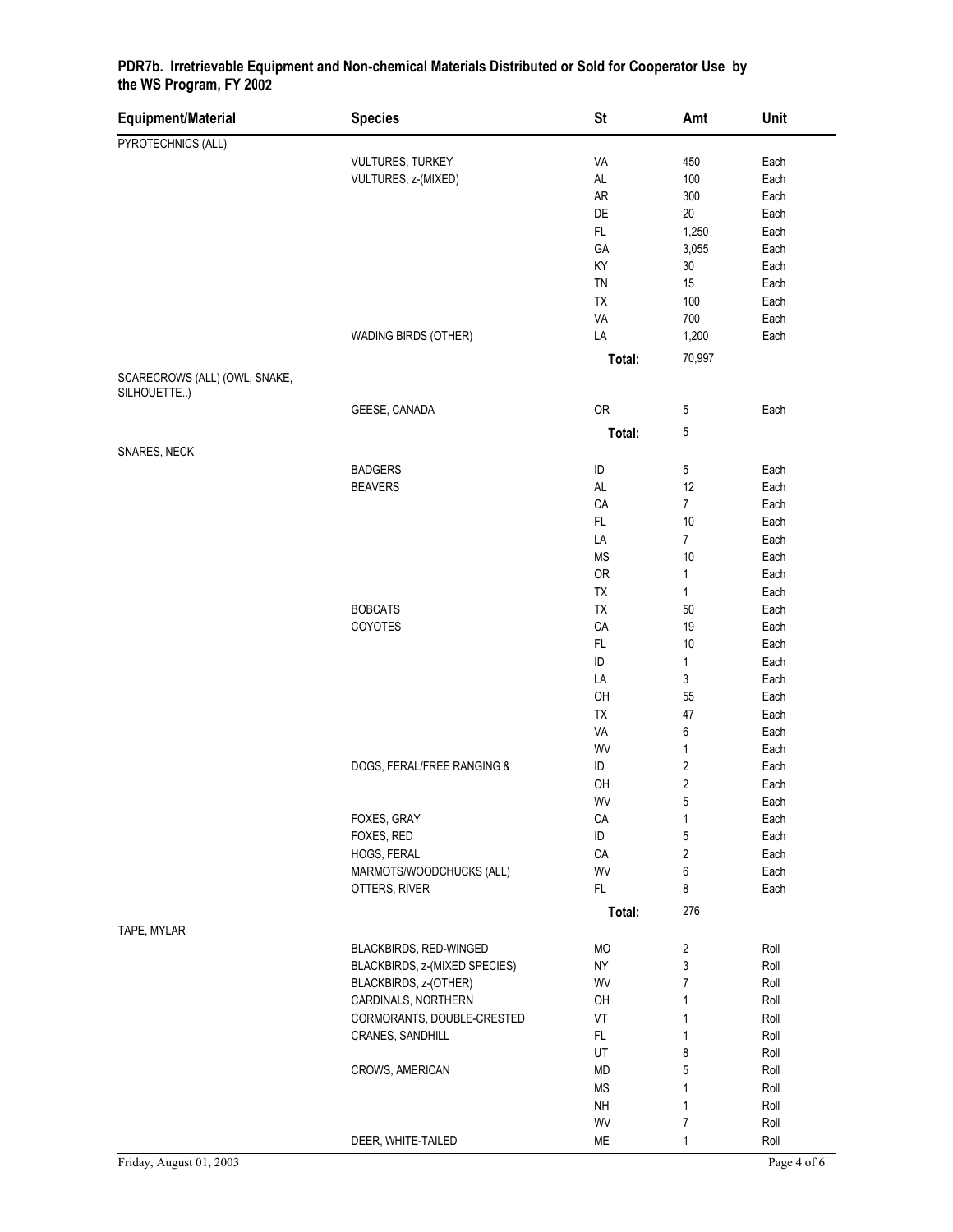| Equipment/Material | <b>Species</b>             | <b>St</b>     | Amt                     | Unit |
|--------------------|----------------------------|---------------|-------------------------|------|
| TAPE, MYLAR        |                            |               |                         |      |
|                    | DEER, WHITE-TAILED         | <b>ND</b>     | 3                       | Roll |
|                    |                            | <b>NH</b>     | 3                       | Roll |
|                    |                            | WV            | 149                     | Roll |
|                    | DOVE, zz-(OTHER)           | <b>MD</b>     | $\mathbf{1}$            | Roll |
|                    | FLICKERS, NORTHERN         | FL            | 1                       | Roll |
|                    |                            | <b>MD</b>     | $\mathbf{1}$            | Roll |
|                    |                            | <b>MO</b>     | 3                       | Roll |
|                    | GEESE, CANADA              | MD            | 49                      | Roll |
|                    |                            | ME            | $72\,$                  | Roll |
|                    |                            | MO            | 2                       | Roll |
|                    |                            | <b>NH</b>     | 9                       | Roll |
|                    |                            | OR            | 2                       | Roll |
|                    |                            | PA            | $\mathbf{1}$            | Roll |
|                    |                            | SD            | $\mathbf{1}$            | Roll |
|                    |                            | TN            | 2                       | Roll |
|                    |                            | VT            | $\mathbf{1}$            | Roll |
|                    |                            | WV            | $\overline{\mathbf{c}}$ | Roll |
|                    | GEESE, SNOW                | VT            | $\mathbf{1}$            | Roll |
|                    | <b>GULLS, HERRING</b>      | MD            | $\overline{\mathbf{c}}$ | Roll |
|                    | GULLS, RING-BILLED         | <b>MD</b>     | 4                       | Roll |
|                    | HAWKS, RED-SHOULDERED      | MD            | 5                       | Roll |
|                    | HAWKS, RED-TAILED          | <b>NH</b>     | $\overline{\mathbf{c}}$ | Roll |
|                    | HAWKS, z-(OTHER)           | OH            | $\mathbf{1}$            | Roll |
|                    | HERONS, GREAT BLUE         | <b>MD</b>     | 1                       | Roll |
|                    |                            | <b>NH</b>     | $\mathbf{1}$            | Roll |
|                    |                            | TN            | 1                       | Roll |
|                    |                            | UT            | $\mathbf{1}$            | Roll |
|                    | JAYS, BLUE                 | <b>NH</b>     | 1                       | Roll |
|                    | <b>MALLARDS</b>            | MD            | 14                      | Roll |
|                    |                            | <b>NH</b>     | 1                       | Roll |
|                    | MOOSE                      | <b>NH</b>     | 3                       | Roll |
|                    | <b>OSPREYS</b>             | ME            | 5                       | Roll |
|                    | OWLS, GREAT HORNED         | MD            | $\mathbf{1}$            | Roll |
|                    | PIGEONS, FERAL (ROCK DOVE) | MD            | 3                       | Roll |
|                    |                            | <b>NH</b>     | 1                       | Roll |
|                    |                            | VT            | 1                       | Roll |
|                    | ROBINS, AMERICAN           | IN            | 1                       | Roll |
|                    |                            | <b>NH</b>     | 6                       | Roll |
|                    | SAPSUCKERS, YELLOW-BELLIED | FL            | 1                       | Roll |
|                    |                            | KY            | 1                       | Roll |
|                    |                            | MA            | $\overline{\mathbf{c}}$ | Roll |
|                    |                            | MD            | $\overline{\mathbf{c}}$ | Roll |
|                    |                            | <b>MO</b>     | 1                       | Roll |
|                    | SPARROWS, HOUSE/ENGLISH    | ${\sf IN}$    | 1                       | Roll |
|                    |                            | <b>NH</b>     | 1                       | Roll |
|                    |                            | TX            | $\mathbf{1}$            | Roll |
|                    | STARLINGS, EUROPEAN        | <b>MD</b>     | 3                       | Roll |
|                    | SWALLOWS, BARN             | ${\sf IN}$    | $\mathbf{1}$            | Roll |
|                    | SWALLOWS, z-(OTHER)        | <b>ND</b>     | $\sqrt{2}$              | Roll |
|                    | TURKEY, WILD (ALL)         | <b>NH</b>     | 8                       | Roll |
|                    |                            | VT            | 1                       | Roll |
|                    | <b>VULTURES, TURKEY</b>    | <b>MD</b>     | $\mathbf{1}$            | Roll |
|                    | WOODPECKERS, DOWNY         | CT            | 5                       | Roll |
|                    |                            | IN            | 23                      | Roll |
|                    |                            | MA            | 3                       | Roll |
|                    |                            | MD            | $\overline{\mathbf{c}}$ | Roll |
|                    |                            | $\textsf{MN}$ | 4                       | Roll |
|                    |                            |               |                         |      |